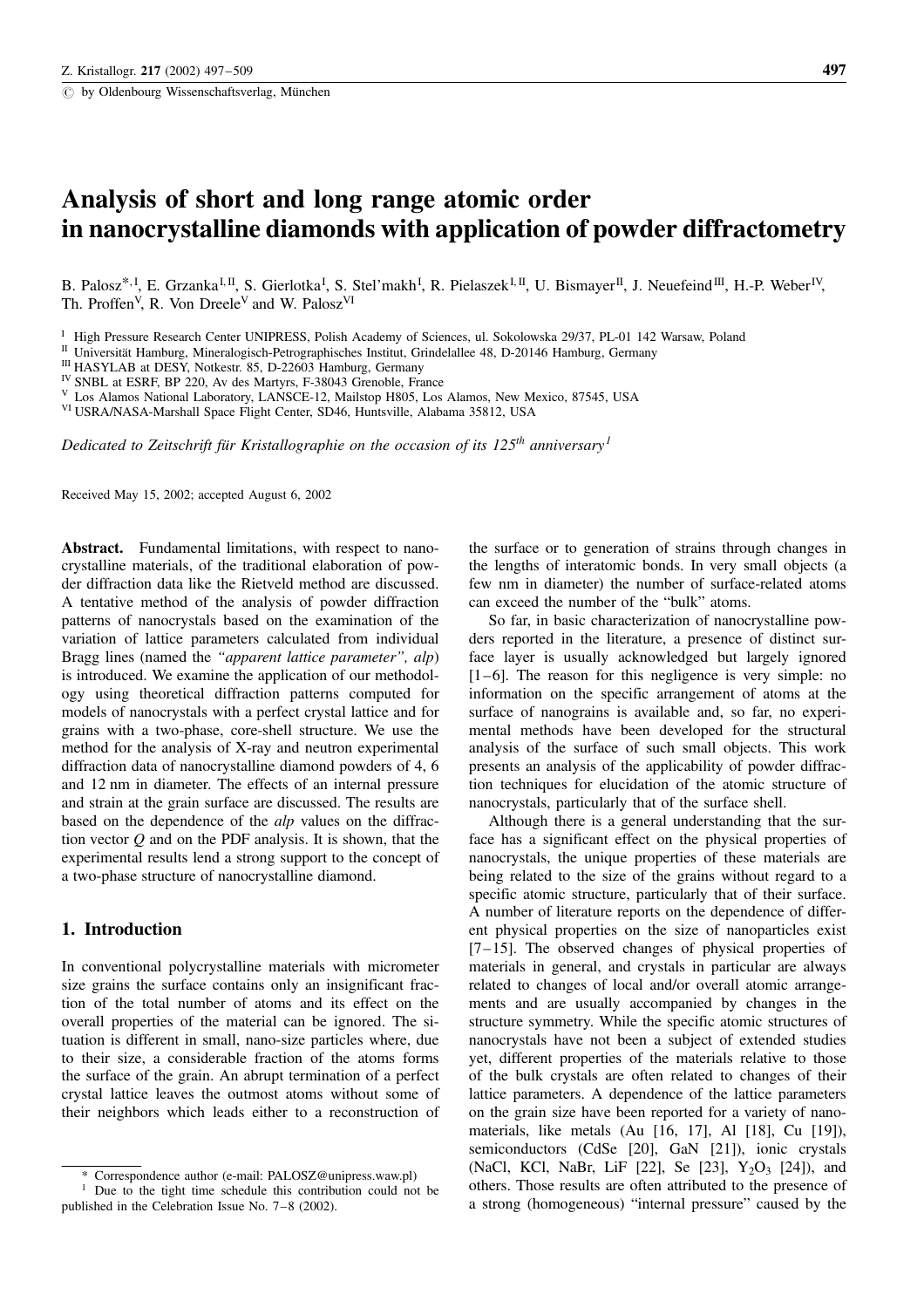surface stresses analogous to the surface tension in liquids [25–34]. This "straightforward" interpretation of the experimental findings ignores the fact, that the structure of a nanocrystal is not uniform and should be considered as composed of two distinctive, grain core and shell phases or (if this concept, for whatever reason, is not acceptable) one has to take into account at least the fact that a large fraction of the atoms at the grain surface is displaced relative to their regular lattice positions. In none of these cases should only one set of the lattice parameters be used for a unique characterization of the crystal.

Surface tension always develops at the surfaces separating different phases, bulk, liquid, or gaseous [26]. This phenomenon plays a significant role in determining the physico-chemical state of the system. The layer separating the phases is called an interface, interphase, or surface phase. In the literature it is common to refer to the model of surface tension introduced in 1805 by Young for a convenient description of all mechanical phenomena related to the presence of interphases, i.e. to situations where the system behaves as if consisting of two homogenous phases separated by a uniformly stretched membrane of infinitesimal thickness (representing the surface under tension). This is a rough simplification, which is quite satisfactory for a description of large volume materials but not adequate for an analysis of the atomic structure of interfaces.

In solids, the variation in the magnitude of the tension between the bulk and the surface can manifest itself macroscopically by a phenomenon analogous to the surface tension in liquids. In a uniform crystal lattice the chemical potential at the surface is greater than that in the bulk, therefore the surface atoms tend to diffuse towards the interior leaving vacancies at the surface. In a solid an exchange of particles between the surface and the bulk is very limited. The tendency for the atoms to diffuse in is demonstrated/realized through changes in the spacings, normal to the surface, between the last few layers of molecules, or through changes in the polarization state of the molecules. This is equivalent to a presence of strain in the vicinity of the surface, and may lead to an increase in the surface tension and to a reduction in its chemical potential. The strain may be expected to extend over several interatomic distances in the direction normal to the surface [35–38].

A nanocrystalline sample constitutes a polycrystalline material, thus the appropriate technique for determination of its atomic structure is powder diffraction. The present, well established standard of elaboration of powder diffraction data is based on the Rietveld method that is closely related to Bragg-type scattering [39, 40]. This method is also recommended and often used for structural analysis of nanocrystals. It is somehow overlooked by many researchers that this methodology has been developed and is dedicated to examination of long-range atomic order. Nanocrystals show a long-range order that is, however, limited by the size of the grains and, therefore, application of methods that are derived for infinite lattices may be inadequate [41, 42]. In this paper we show, that routine methods of powder diffraction data elaboration may lead to erroneous interpretation of the experimental results. We show that the description of the crystallographic structure of such materials based on the unit cell concept is defi-

nitely insufficient if based on one set of lattice parameters alone: an interpretation of powder diffraction data of nanocrystals based on one unique set of lattice parameters is not possible. Accordingly, application of the lattice parameters concept, which is well defined only for one-phase perfect crystalline materials, has to be used with a special care when applied to characterization of the structure of nanocrystals. Recently we discussed applicability of a conventional powder diffractometry to structural studies of nanocrystals and suggested a replacement of the lattice parameters, which describe the dimensions (and shape) of the unit cell, by a set of values of the lattice parameters, each associated with (determined from) an individual Bragg reflection [41]. In other words, we suggest to link each lattice parameter calculated from a given powder diffraction pattern with the related diffraction vector  $Q$ . In this paper we present the results of the application of our concept, the "apparent lattice parameters" (alp) methodology, to elaboration of powder diffraction data of nanodiamond and for verification of the core-shell concept of nanocrystals. We applied also a complementary, alternate elaboration of the experimental diffraction data, the PDF analysis, and obtained the Atomic Pair Distribution Functions  $(G(r))$  from neutron diffraction data. The results on longrange order obtained with the *alp* analysis were compared with those obtained for short-range order with the PDF method.

# 2. Powder diffraction

The analysis of a powder diffraction data is routinely performed using the Bragg equation and elaboration methods like that of the Rietveld program based on the concept of the unit cell [39, 40]. Although possible in principle, it is impossible in practice to derive information on the local atomic arrangements using the Rietveld or similar programs. An alternate method of elaboration of powder diffraction data, developed for materials showing a short range order (like liquids and glasses) is the PDF analysis leading to determination of the Atomic Pair Distribution Function,  $G(r)$  [43–46]. Although PDF method is dedicated to the analysis of short-range order, it can also provide information on long-range atomic order as well.

Nanocrystals, although very small are, by definition, single crystals. As such, they belong to the class of materials with a long-range atomic order. However, this classification is not that obvious and may even be ambiguous because, in nano-sized grains, the long-range order is limited by the size of the crystallite that can be smaller than the coherence length of the scattered beam. Moreover, any atoms at the surface, which do not contribute to the coherent scattering of the atoms in the grain volume, do not contribute to the Bragg-type but to diffuse scattering. In PDF analysis this problem does not exists, since all scattered intensities are analyzed and contribution from all atoms is accounted for [44].

Both methods of elaboration of powder diffraction data have their advantages and disadvantages. Some of them are particularly important for structural analysis of nanocrystals. As we discuss in the following sections, for very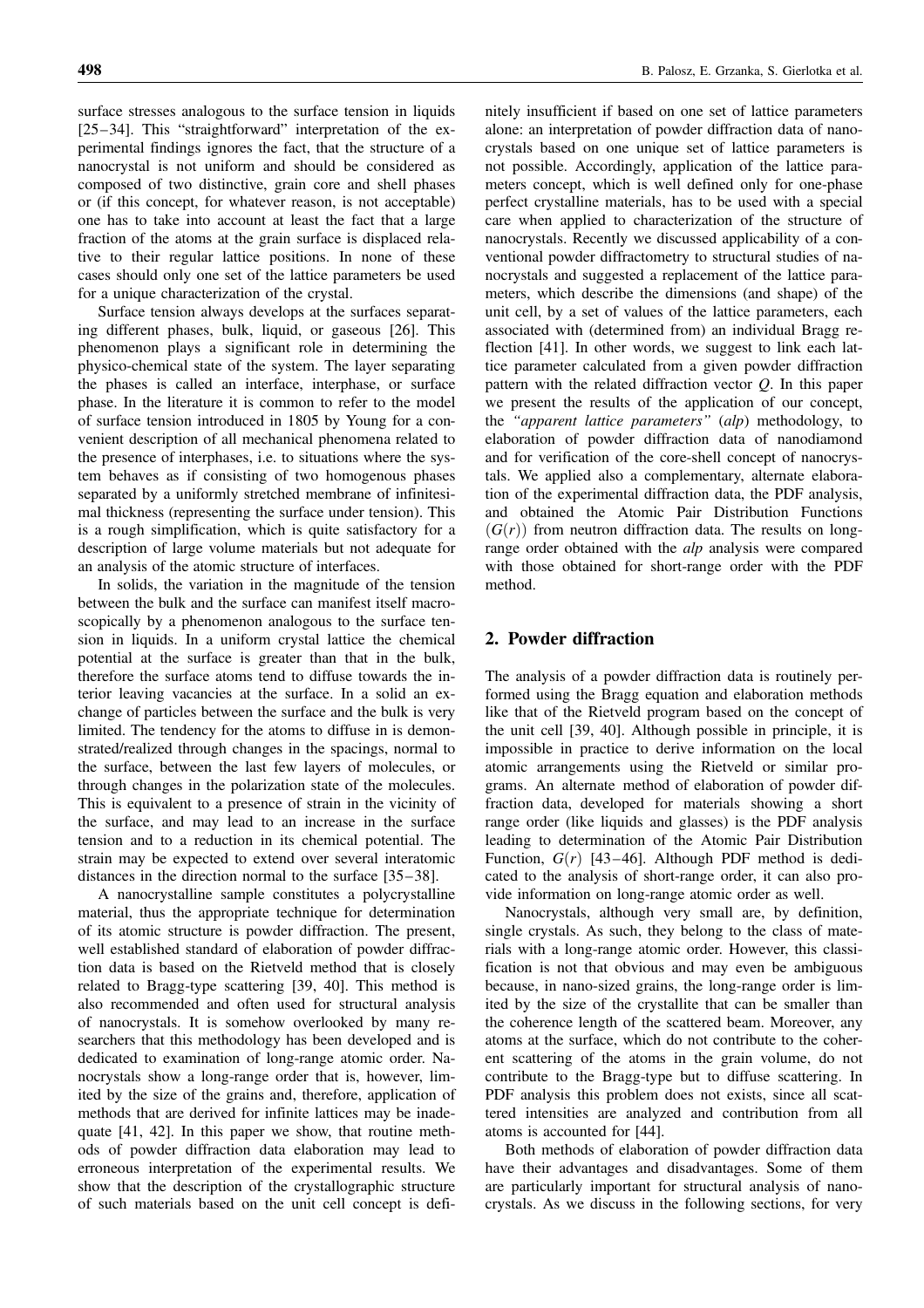small crystallites the Bragg-type scattering is very sensitive to the grain size and shape and, thus, can provide information on these parameters of the material. On the other hand, a strong influence of the grains size and shape on Bragg scattering makes the analysis of the atomic structure particularly difficult. PDF analysis is insensitive to the grain size and shape and, therefore, provides straightforward information on the interatomic distances in the structure. Another difference between Bragg and PDF methods is, that while the analysis of Bragg scattering can be performed using any range of the diffraction vector Q, the resolution of PDF is very strongly dependent on the analyzed Q-range and requires collecting the diffraction data in a large Q-range. That cannot be accomplished using standard laboratory radiation sources. In this work we present the results of examination of nanocrystalline diamond powders using both elaboration methods and synchrotron and neutron powder diffraction data.

# 3. Bragg approach: examination of long-range order in nanocrystals

The simplest information that can be derived from a diffraction pattern is the lattice parameters. They are determined routinely based on the Bragg equation that relates lattice parameters to the positions of the intensity maxima of the diffraction patterns. According to Bragg, if a unit cell represents a given structure, the locations of the intensity maxima are determined uniquely by the specific interplanar spacings  $d_{hkl}$ . Determination of several Bragg reflections is sufficient to determine the symmetry, shape, and dimensions of the unit cell. This approach requires that the fundamental underlying assumptions of a perfect lattice be met, i.e.,

- (i), the unit cell of the lattice is identical throughout the entire volume of the sample, and,
- (ii), the lattice is an array of points in space in which the environment of each point is identical.

These conditions are never strictly met but, for larger crystallites, the deviations from the ideal model are negligible. For nanocrystals with sizes within the range of several nanometers the number of atoms associated with the surface and having the coordination number different than those in the bulk is significant and assumption (ii) is definitely not fulfilled. Therefore, for fundamental reasons, the methods of the structural analysis developed for crystalline materials with unique structures cannot yield satisfactory results for nanocrystals.

# 3.1 Elaboration of a perfect powder diffraction experiment: limits of applicability of the Bragg equation

Relatively small number of atoms forming a nanocrystal provides a unique opportunity to build complete, atom-byatom, models of small crystals. For such models one can calculate directly the Atomic Pair Distribution Function  $G(r)$  and, using the Debye equations, get the corresponding diffraction patterns. For technical reasons, direct calculations of the diffraction effects can be achieved for relatively small arrays of atoms only. A moderate CPU time, on the order of hours, is sufficient to complete one calculation of the diffraction pattern only for nanoparticles smaller that 20 nm in diameter [47, 48].

To verify the applicability of the Bragg approach to nanoparticles, we calculated theoretical diffraction patterns of crystallographically perfect diamond nanocrystals. In other words, we simulated a perfect diffraction experiment where, (i), the beam is strictly parallel, (ii), no instrumental line broadening is present, and, (iii), the diffraction vector is known with ultimate accuracy. Our virtual "perfect experiment" does not require any instrument- and sample-related corrections. In principle, to elaborate the data and obtain the lattice parameters with absolute accuracy it is sufficient to read the positions of the Bragg lines. To determine the positions we fitted the line shapes using the pseudo-Voigt function (PeakFit 4.0 for Windows from SPSS Science).

We calculated the Atomic Pair Distribution Functions for diamond nanocrystals with different shapes and sizes (Fig. 1) and then, using the Debye equations, we computed the corresponding diffraction patterns from which we determined the positions of the Bragg lines used to calculate the corresponding parameter a of the cubic diamond unit cell. In Fig. 2 the values of a calculated from the first (111) Bragg reflection for crystallites with different shapes (Fig. 1) and dimensions are plotted versus the grain size. (In Fig. 2 the results for non-spherical crystallites are given at the Equivalent Sphere Diameter values,  $D_e$  which correspond to the diameter of a spherical crystal with the same number of atoms in the grain.) As seen in the graph, despite the fact that for all our models the same value of the lattice parameter  $(a_0 = 3.5668 \text{ Å})$ was used, very large differences between the calculated lattice parameter values obtained for different models exist. Therefore, the calculated values of the "lattice parameter" are marked not as "a" but "alp" (the "apparent lattice parameter", [41]). The deviation of the calculated alp values from the real value  $a_0$  increases both with a decrease of the number of atoms in the grain and with an



Fig. 1. Atomic Pair Distribution Function,  $G(r)$  (the number of atomic pairs,  $C-C$ , being at a distance r) calculated for three different shapes of diamond nano-grains containing 1,500 atoms.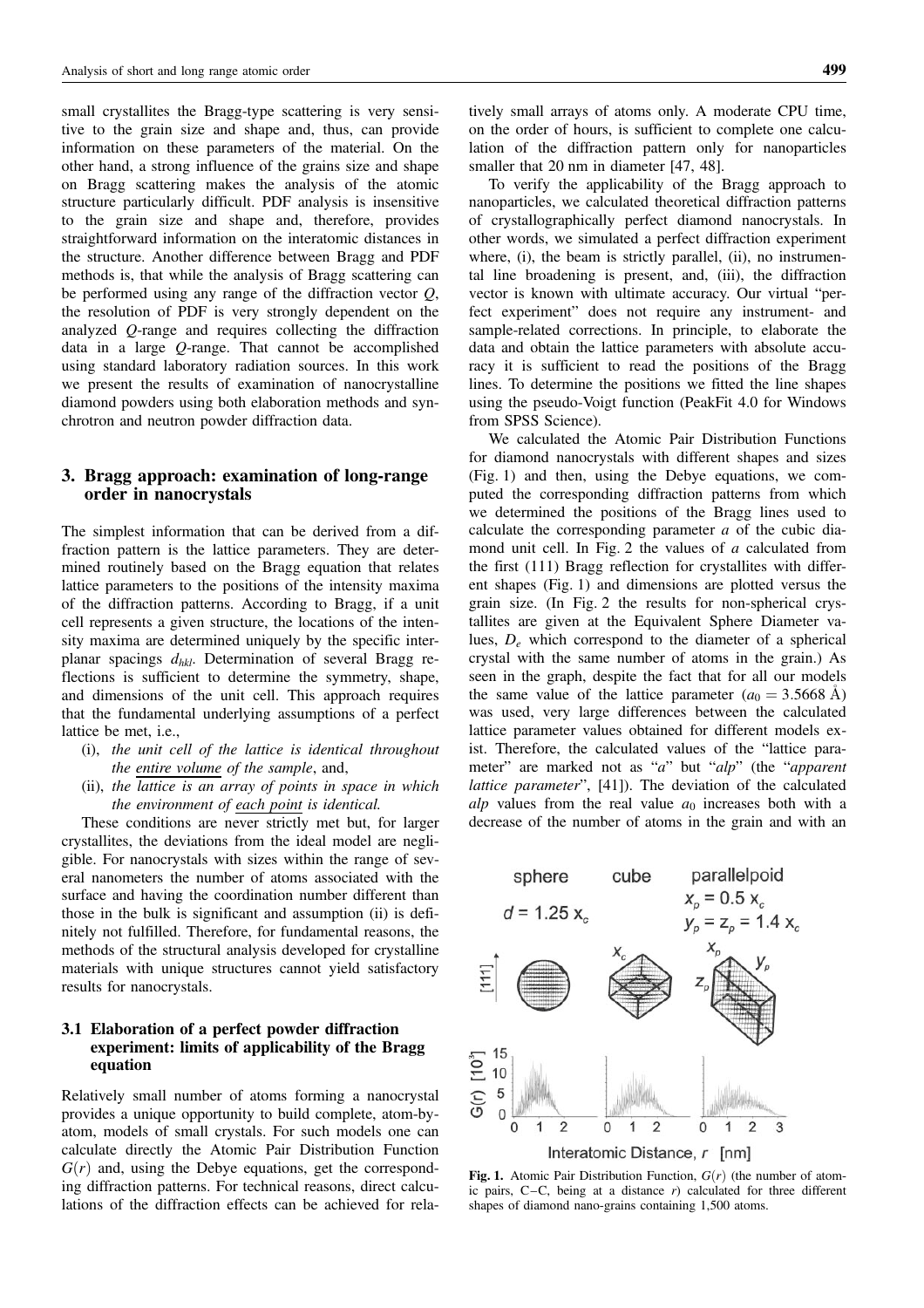

Fig. 2. Lattice parameter of cubic diamond as a function of the grain size determined from (111) Bragg reflection of theoretical diffraction patterns calculated for nanocrystals with different grain shapes shown in Fig.1. Note that the calculated values of the lattice parameters are denoted as the apparent lattice parameter, alp.

increase in the shape anisotropy of the grains. As seen from the plot, a determination of the lattice parameters from a single reflection (111) is meaningless, unless the number of atoms in the grain is sufficiently large. According to Fig. 2, accurate value of  $a$  from a single reflection can be obtained if the grain is spherical and has the diameter larger than 8 nm; for anisotropic grains their size, in terms of the total volume, must be much larger.

Examination of the calculated patterns in a large diffraction vector range shows, that the position of not only (111) but of all Bragg-type reflections is affected by the grain size and shape. Fig. 3 shows alp values calculated from individual diffraction peaks of the theoretical patterns of grains with three different shapes. (For very broad maxima of the smallest grains, 2–3 nm, the accuracy of determination of the peak positions corresponds to uncertainty in *alp* of about  $0.002$  Å. For larger grains this uncertainty is 0.001 Å or less.) The individual *alp* values are plotted versus the diffraction vector  $Q$  of the Bragg reflections (We call them Bragg-like reflections, since they do not correspond to the real value of the unit cell parameters). As seen in the figure, for small crystals (at least up to the 8 nm grain examined in this work) no single Bragg-like reflection is in the position corresponding to that of the unit cell of the diamond lattice. The deviations of the *alp* values from the  $a_0$  parameter are smallest for spherical grains and increase with an increase in the anisotropy of the grain shape. In all cases the deviations of alp values calculated for individual Bragg-like reflections decrease with an increase in the diffraction vector O. One should notice that in a routine powder diffraction experiment per-



Fig. 3. Alp-Q plots determined for individual Bragg reflections from the theoretical diffraction patterns of diamond with a perfect crystal lattice but different number of atoms in the grain, calculated for different grain shapes. (a), sphere; (b), cube; (c), parallelpoid.

formed using  $CuK$  or Mo $K$  radiation the available  $Q$ -range is only several  $A^{-1}$ . From our analysis it is obvious, that the lattice parameters calculated from such patterns for nanocrystalline materials with sizes smaller than 10 nm are unavoidably incorrect.

Determination of alp values for individual reflections that, for small crystallites, are broad and overlap is not always unambiguous and often impossible. Therefore, we suggest an alternate elaboration of powder diffraction patterns of nanocrystals based on refinement of the lattice parameters for selected ranges of the diffraction pattern, i.e. calculation of lattice parameters not for individual but for groups of reflections. Fig. 4 shows two kinds of alp-Q plots obtained from theoretical diffraction patterns of a cube-shaped diamond nanocrystal containing 1,500 atoms. The top graph (Fig. 4a) shows the *alp* values calculated for individual reflections, the bottom one (Fig. 4b) shows the *alp* values obtained for selected groups of reflections (and drawn in the middle of a given  $Q$ -range). The dotted lines, connecting alp values of individual reflections (Fig. 4a), emphasize the non-monotonic relation of alp and the diffraction vector. The (averaged) alp values in Fig. 4b are the basis for the solid curve that emphasizes the general trend of  $\alpha l p$  with changing  $Q$  value. The same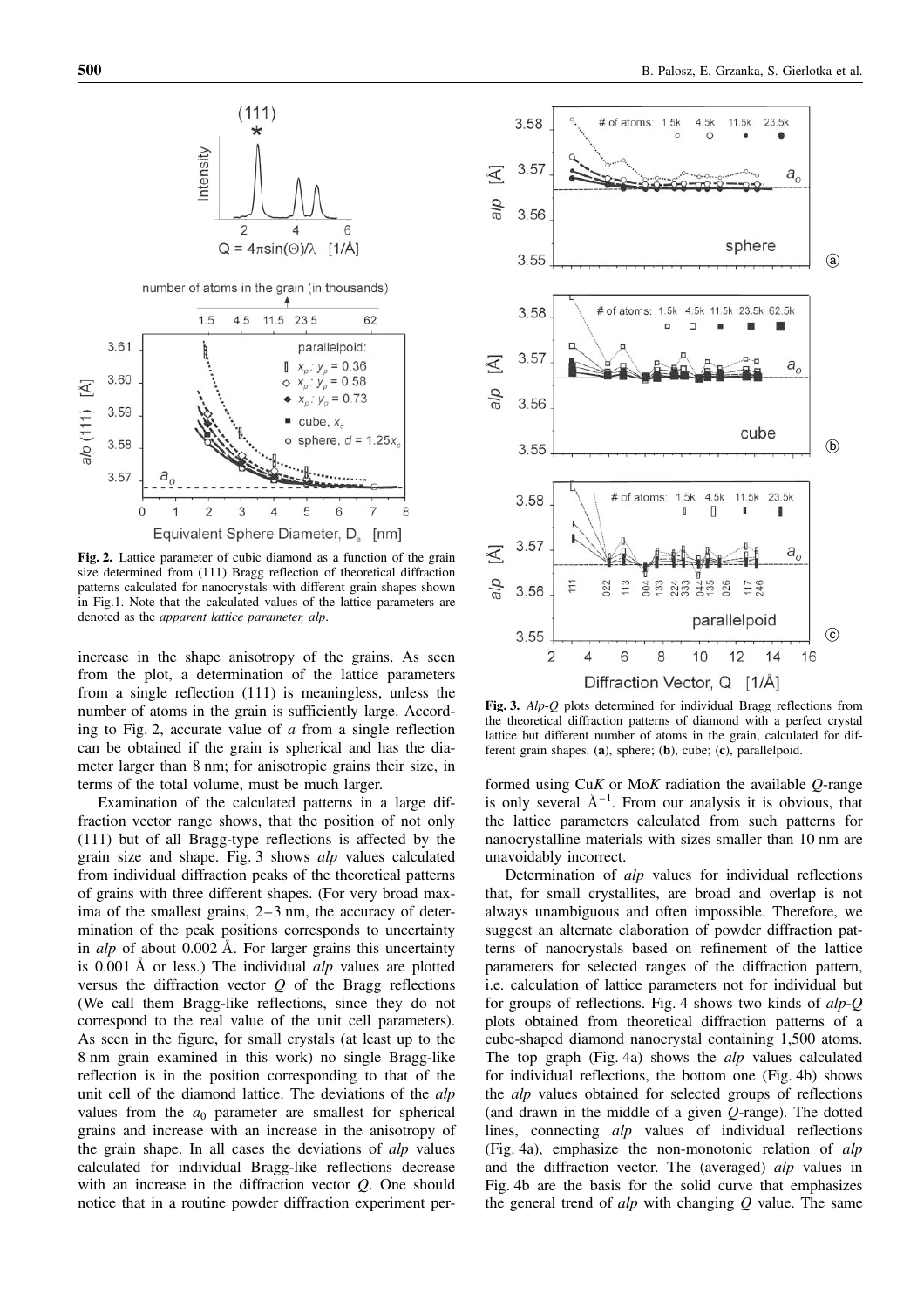

Fig. 4. Illustration of two methods of elaboration of theoretical powder diffraction data of a nanocrystalline powder, with a cube-like shape grains, using the  $alp$  methodology: (a),  $alp$  values calculated from d-values of individual hkl Bragg reflections; (b), alp values calculated for groups of reflections for selected  $Q$ -ranges (the  $alp$  values were "refined", for a given Q-range, with the Rietveld program DBWS-9807).

visualization convention is used in other graphs of this paper. Alp-Q plots obtained for grouped reflections for cubic grains of different size are shown in Fig. 5. As seen from this figure, the differences between the calculated alp values and the lattice parameter of the model decrease with an increase in the grain size.



Fig. 5.  $Alp-O$  plots with *alp*'s determined from the theoretical diffraction patterns for groups of Bragg reflections in several Q-ranges, calculated for diamond grains with a perfect crystal lattice for different grain sizes.

## 3.2 Nanocrystals with non-uniform structure

# 3.2.1 Origin of surface strain and internal pressure

The surface of a crystal is a region where the stress tensor differs from that in the bulk of the solid; the surface shell can be considered as a separate phase with its specific structural and physical properties. Equilibrium spacings between atoms are different for two- than for three-dimensional, relaxed lattices. Therefore, the two-dimensional layer of molecules on the surface of a crystal must be either extended or compressed if its intermolecular spacings are to match those of the underlying 3-D lattice.

Following the general concept of the surface tension, the surfaces of a single crystal are in a state of tension (its magnitude specific for each face) that subjects the interior of the crystal to stresses. As a result, the developed stresses may be expected to lead to an internal pressure that manifests itself by a compression of the crystal lattice [3, 26, 31, 32, 34]. This effect can, in principle, be measured experimentally as a change of the lattice parameters of the interior of the crystallite (the grain core). As shown in Section 3.1, for very small crystals determination of the lattice parameters is not a trivial problem. The problem becomes even more complex when internal strains and stresses exist in the surface shell of the grains. In a diffraction experiment it is practically impossible to separate the signals from the grain core and those from the surface shell: the beam scattered by the core atoms interferes with that scattered by the surface atoms. As we will show in this work, an appropriate analysis of powder diffraction data allows gaining an insight into the real structure of nanocrystalline powders.

## 3.2.2 Effect of surface strain on alp values of nanocrystals

We applied the *alp* concept of the analysis of powder diffractograms described above for nanocrystals with a perfect crystal lattice, to a core-shell model of small crystals. We assumed that a nanocrystal is composed of a core and of the surface shell that has a slightly different structure. In this work we used the model of a spherically shaped nanocrystal where the grain core has a uniform crystallographic structure and is unambiguously characterized by the lattice parameter  $a_0$  (we used  $a_0 = 3.5667$  of the relaxed diamond lattice). We assumed that the atomic structure of the surface layer is strongly correlated with the parent structure of the grain: it is basically the structure of the core but centro-symmetrically deformed, as shown schematically (for compressed surface layer) in Fig. 6. To simplify the description of the model, we introduced the parameter  $a_s$  which corresponds to the lattice parameter  $a$ at the outmost atomic layer of the particle (Fig. 6). Assuming that the arrangement of atoms in the surface shell is similar to that in the grain core, the value of  $a<sub>s</sub>$  is a fraction of the lattice parameter  $a_0$ . Without compression the width of the surface layer would be  $s_0$ . The actual values of the interatomic distances within the surface shell can be expressed as a function of the distance from the particle center and vary between  $a_0$  in the grain core (at distances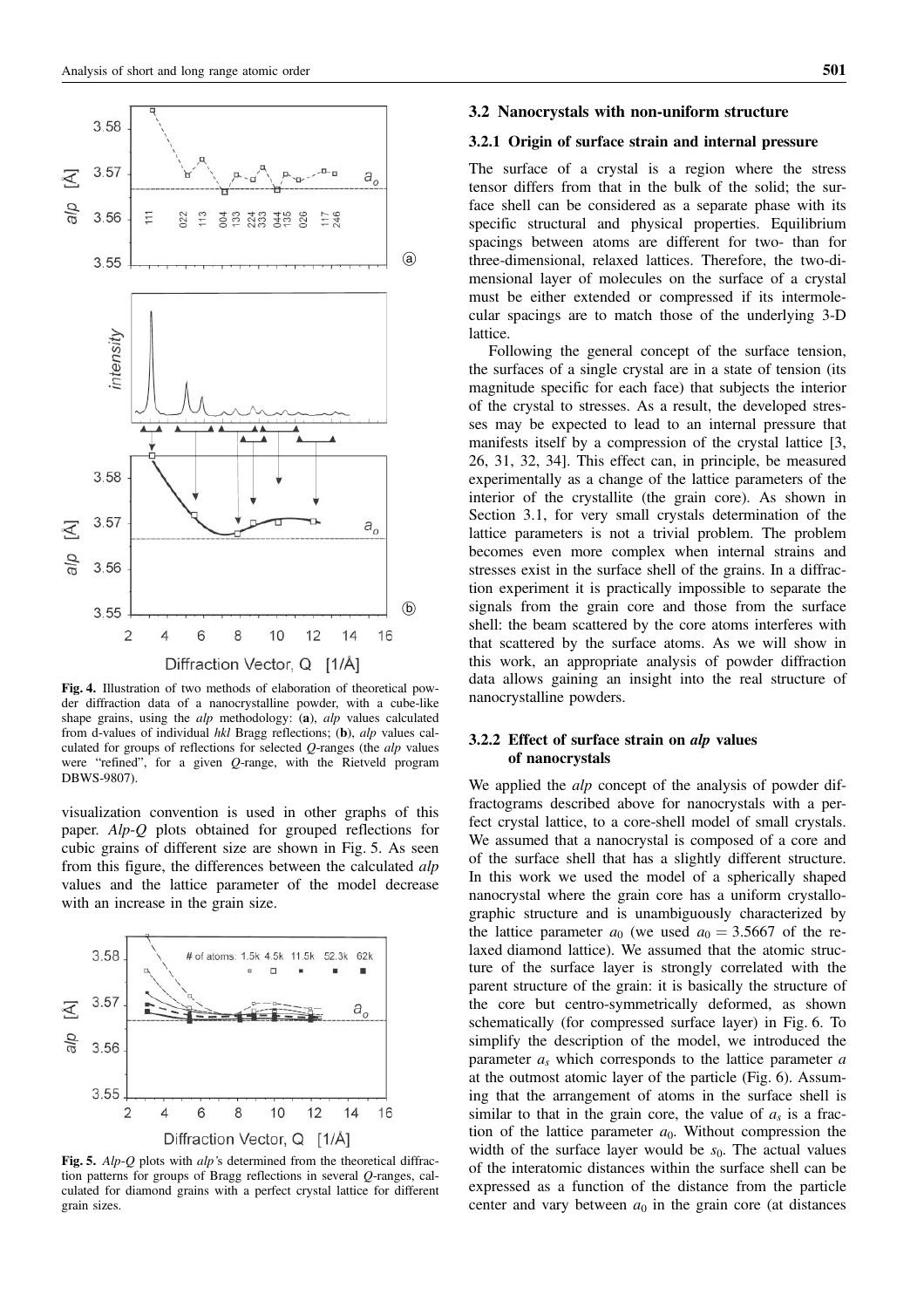

surface shell strain =  $\Delta a/a$ 

Fig. 6. Tentative model of a nanocrystal with strained (here: compressed) surface layer.  $S_0$ , thickness of the surface shell without compression;  $a_0$ , lattice parameter of the grain core (relaxed lattice);  $a_s$ , lattice parameter at the outmost atomic plane of the (strained) surface.

 $r = R_0$ ) and  $a_s = a_0 + \Delta a$  (for  $r = R$ ). The ratio  $\Delta a/a_0$  is quantifying the surface strain. (Note: in a complete physical model of a crystallite the real shape and different properties of the atomic planes confining the crystal should be accounted for. The properties of diamond surfaces were discussed by Lurie and Wilson [49].)

It was found that, for our simple model of the crystal grain, the effect of the dependence of strains in the surface layer on radius could be ignored. Therefore, to simplify the modeling, the *alp* values were calculated assuming uniform compression of the surface shell lattice. The alp-Q plots discussed below were calculated for 5 nm diameter diamond crystallites with the surface shells 0.5 and 0.7 nm in thickness and all interatomic distances within the shell compressed by 3 (5)%. (For a spherical crystallite of 5 nm in diameter, the surface shell 0.5 and 0.7 nm thick contains about 50% and 60%, respectively, of all atoms in the grain.) The alp values were calculated by refinement of the  $alp$  values for selected  $Q$ -ranges (c.f. Fig. 4). The results of the calculations are shown in Fig. 7. Figure 7a shows that, for the surface layer compressed by 3%, the decrease of the calculated alp values in the whole Q-range relative to that of a relaxed lattice is approximately  $-0.3\%$ , i.e. 10 times less than the strain implemented in the surface shell. Proportionally larger shift in the alp positions is observed for the model with the surface shell compressed by 5% (Fig. 7a). As expected, larger deviations are observed for the grain with a thicker surface shell (Fig. 7b). The general shape of alp-Q plots for crystallites with a strain present in the surface shell is basically the same as that calculated for similar crystallites with a relaxed crystal lattice (Figs. 5 and 7). (Note: a presence of strain in the surface shell leads to some asymmetry of the Bragg lines and, subsequently, to a larger error in determination of the specific *alp* values; we estimate that the error increases by  $0.001\text{\AA}$  relative to that for a perfect lattice, c.f. Section 3.1 and Figs. 2–5.) The alp-Q plots calculated for our simple core-shell model analyzed in this work were used for an estimation of the magnitude of strains present in the surface shell of diamond nanocrystals studied experimentally (c.f. Section 3.3.2). Note



Fig. 7. Alp-O plots calculated for models of  $d = 5$  nm diameter diamond nanocrystals for different degrees of compression of the shell lattice relative to that of the core. (a),  $s_0 = 0.5$  nm; (b),  $s_0 = 0.7$  nm.

that a presence of internal strains alone would lead to a change of all alp values by the same amount without changing the shape of the dependence of alp on Q.

#### 3.3 Experimental

#### 3.3.1 Experimental procedures

We examined four diamond polycrystalline powders, each having a different average grain diameter. The powders A and B were synthesized from graphite using the high shock blow method: powder A is "ultradiamond 90" supplied by Ultradiamond Technologies Inc. (373 Highland Avenue, Suite 201, Somerville, MA 02144, USA, www.ultradiamondtech.com), powder B was supplied by Nanodiamond and Nanotechnologies ALITEX (ul. Vernadskogo 35, Kiev, Ukraine, www.alitex.com.ua). Powder C was a commercial DP 1–2 Micron Polycrystalline Diamond Powder synthesized by an exclusive compaction process, manufactured by Mypodiamond Inc. and supplied by Microdiamant Rudolf Spring Inc. (Kreuzlinger Strasse, CH-8574 Lengwil, Switzerland, www.microdiamant.com). This powder is composed of nanocrystallites with the average diameter of 12 nm agglomerated into 1–2 micron particles.

We performed a number of powder diffraction experiments using synchrotron sources and collecting data in a large Q-range. We used Stations ID11 at ESRF and BW5 at HASYLAB (wavelength  $0.1-0.2$  Å), and SNBL Station at ESRF (wavelength  $0.5-0.7 \text{ Å}$ ) approaching  $Q_{\text{max}} = 10-15 \text{ Å}^{-1}$ . For each X-ray diffraction experiment the specific *alp* values were determined with reference to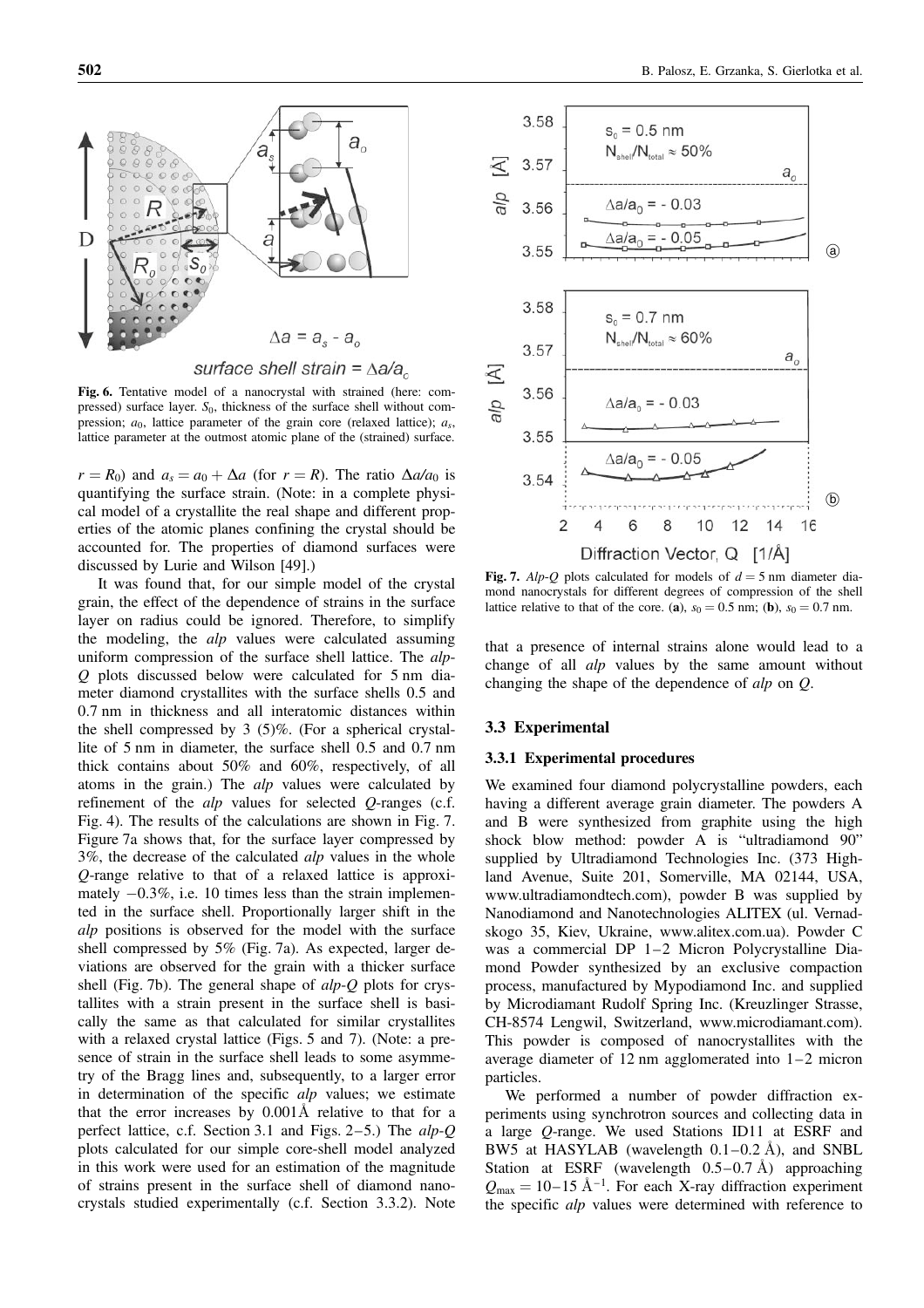

Fig. 8. Low-Q part of X-ray diffraction patterns measured experimentally for four diamond polycrystalline samples with different grain diameters:  $4 \text{ nm}$ ,  $6 \text{ nm}$ ,  $12 \text{ nm}$ , and  $5-15 \text{ µm}$ . The small peak that can be discerned on the left shoulder of the (111) reflection of powder C is due to one-dimensional disordering.

Si microcrystalline powder used as a standard and measured in the same experimental set-up before and after the sample scan.

Neutron diffraction measurements were done using the HIPD diffractometer at LANSCE in Los Alamos National Laboratory, in the diffraction vector range approaching  $Q_{\text{max}} = 26 \text{ Å}^{-1}$ .

# 3.3.2 Alp-Q relations

Fig. 8 shows X-ray diffraction patterns of the samples. All samples show the cubic diamond structure except for powder C that exhibits a pronounced one-dimensional disordering and, as a result, shows a trigonal, non-cubic symmetry.

Figs. 9 and 10 present experimental alp-Q plots of assynthesized (and stored in air) samples (powders A and B, respectively), Figs. 11 and 12 show  $alp-Q$  plots of 4 and



Fig. 9. Experimental alp-Q results determined from X-ray (synchrotron) diffraction experiments with raw (untreated) powder A. Open squares and solid squares, alp values calculated from individual and groups of reflections, respectively.  $a_0$  is the lattice parameter of micro-size powder.



Fig. 10. Experimental alp-Q results determined from X-ray (synchrotron) diffraction experiments with raw (untreated) powder B. Open squares and solid squares, alp values calculated from individual and groups of reflections, respectively.  $a_0$  is the lattice parameter of micro-size powder.

12 nm diamond powder samples after their annealing in vacuum at  $400\degree$ C for 4 hrs (powders A and C, respectively). The *alp* values were determined using the two methods presented in Fig. 4: calculation of alp for individual Bragg lines and for specific Q-ranges. All experimental *alp-Q* plots show clear similarities to the theoretical *alp* values calculated for models of diamond nanocrystals shown in Figs. 3 and 5, both for individual and group *alp*-O results.

From Fig. 3 it follows that, in principle, from the magnitude and distribution of the alp values (calculated for individual reflections) the shape of the crystallites can be deduced. However, all our nanopowders show a distribution of grain sizes and have, most likely, non-uniform and various shapes. Accounting for such parameters of the materials would be a very complex and difficult task. For practical reasons we focused on the general, and most meaningful (at this moment) features of the experimental  $alp-O$  plots obtained by refining  $alp$  values for specific  $O$ ranges.

The  $alp-O$  plots presented in Figs. 9 to 12 have shapes consistent with those calculated theoretically and shown in Fig. 5: the largest  $alp$  is at the smallest  $Q$  followed by a minimum occurring within the range  $6 \text{ Å}^{-1} < Q < 8 \text{ Å}^{-1}$ and the next maximum at about  $Q = 10 \text{ Å}^{-1}$ . The span between the minimum and the second maximum is larger



Fig. 11. Experimental alp-Q results determined from X-ray (synchrotron) diffraction experiments with outgassed powder A. Open squares and solid squares, *alp* values calculated from individual and groups of reflections, respectively.  $a_0$  is the lattice parameter of micro-size powder.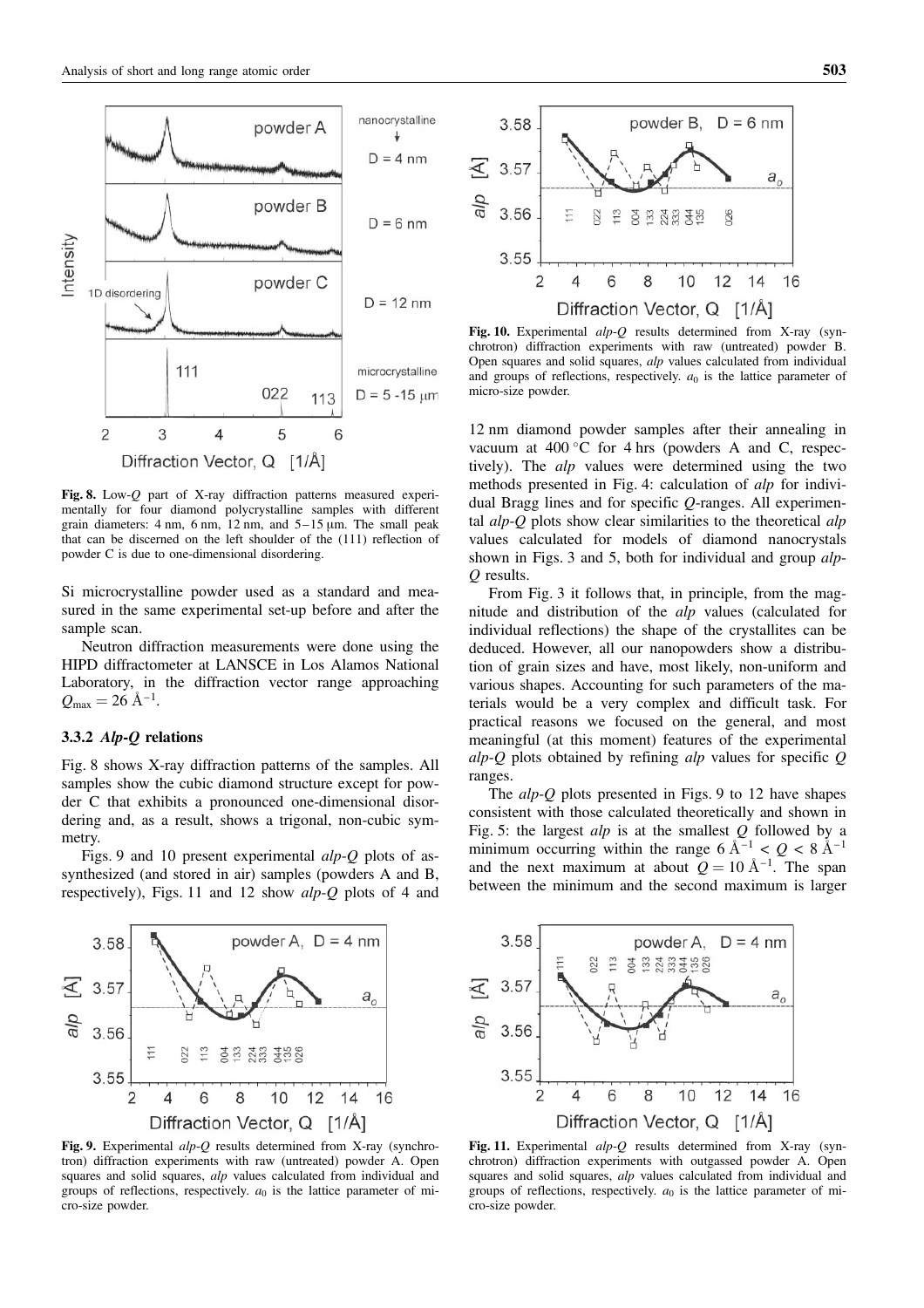

Fig. 12. Experimental alp-Q results determined from X-ray (synchrotron) diffraction experiments with outgassed powder C. Open squares and solid squares, alp values calculated from individual and groups of reflections, respectively.  $a_0$  is the lattice parameter of micro-size powder.

for the experimental than theoretical results. This is probably due to non-uniform, specific shapes of the diamond crystallites, the subject that is not investigated in the present work. It should be noticed that the alp-Q plots obtained for individual Bragg lines give a clear evidence that small diamond crystals of our samples are not spherical in shape.

We focused our attention on the position of the minimum of *alp-O* plots that varies from sample to sample. In the theoretical plots the first minimum in alp is close to the lattice parameter of a relaxed diamond lattice,  $a_0$ (Fig. 5). In Figs. 9 and 10 the minimum alp value is smaller than  $a_0$  by 0.004 Å (-0.11%) and 0.002 Å (-0.06%), for raw powders A and B, respectively. The question is, what is the origin and location of the apparent compressive strain in the grain that affects the alp value. If, following a general concept of surface tension, it is assumed that the grain surface is infinitely thin then the compression of the diamond lattice would be associated with a presence of an internal pressure in the particles [26] and/ or with a presence of surface shell with the diamond lattice compressed relative to the interior of the crystallite (the core-shell model, Fig. 6, discussed in Section 3.2). Fig. 7 shows that a presence of compressed surface shell leads to a decrease of all  $alp$  values in the entire  $Q$ -range, but the decrease is greater at low than at large  $O$  vectors; that means that the nature of the alp-Q relation changes. Assuming that the core-shell model is appropriate for diamond nanocrystals, and that no internal pressure is present in the bulk (i.e. that the lattice parameters of the grain core are equal to that of the relaxed diamond lattice) we can evaluate the strain in the surface shell by comparing our experimental results to those shown in Fig. 7. Assuming the thickness of the surface shell at 0.5 nm, the estimated strain is  $-1\%$  (approximately 1/3 of the decrease in the alp values calculated for the 3% strain in the surface shell, Fig. 7a), and even lower assuming that the surface shell is thicker (0.7 nm, Fig. 7b). (We discuss these results again in Section 4.2 in connection with the PDF analysis of our neutron diffraction data.)

Our estimates of the magnitude of strains in the lattice depend on the assumed thickness of the surface layer. The analysis of our modeling results showed, that the thickness of the layer affects the shape of the alp-Q curves; for greater strains the *alp* values approach the lattice parameter of the core at lower Q values [41]. Based on that, we estimated that the thickness of the surface layer in our samples is on the order of  $0.5-0.7$  nm, and used these values for our calculations and discussions presented in this paper.

The minimum *alp* values for the vacuum annealed powders A and C (Figs. 11 and 12, respectively) are much smaller than those observed for raw (as-supplied, un-treated) powders (Figs. 9 and 10): the minimum  $alp$  is at 0.006 Å  $(-0.18\%)$  and 0.008 Å  $(-0.25\%)$  below  $a_0$ . Again, referring to the core-shell model and Fig. 7 we estimated the surface strains at  $-2\%$  and  $-3\%$  for samples A and C, respectively. A comparison of the alp-Q plots of as-synthesized and vacuum-annealed powder A (Figs. 9 and 11, respectively) shows a strong decrease of the *alp* values after outgassing. The same procedure of outgassing applied to powder C did not lead to any changes in the alp values: the  $alp-Q$  plots of vacuum cleaned and raw (not shown) samples are identical. The difference between the powders A and C is that in powder A the grains are basically loose and well separated, while in samples C they form relatively large, several micrometer in size agglomerates. As a result, the (effective) specific surface of powder C is 3 orders of magnitude smaller that that of powder A  $(1-2 \text{ vs. } 300 \text{ m}^2/\text{g}$ , respectively). The strong effect of outgassing of powder A on the experimentally determined *alp* values is a clear indication that the strain develops in the surface shell of the grains. Obviously the adsorption of foreign atoms at the surface leads to relaxation of the strains present in the surface shell and, in the case of diamond samples, to a decrease in the alp values.

Powder diffraction experiments performed using X-ray sources were duplicated using neutron scattering technique. Due to a very complex shape of individual Bragg reflections measured in TOF experiments with the HIPD diffractometer, determination of the positions of individual reflections is practically impossible. Therefore we calculated the alp values for specific Q-ranges only using the GSAS refinement program of Larson and Von Dreele [50] and its graphical interface by Toby [51]. The alp-Q plots determined for the annealed powders A and C are shown in Fig. 13. A very close agreement between these results



Fig. 13. Alp-Q results determined from neutron diffraction experiments (HIPD, LANSCE, Los Alamos) obtained with four outgassed diamond powders of different grain size. The alp values were calculated for groups of reflections.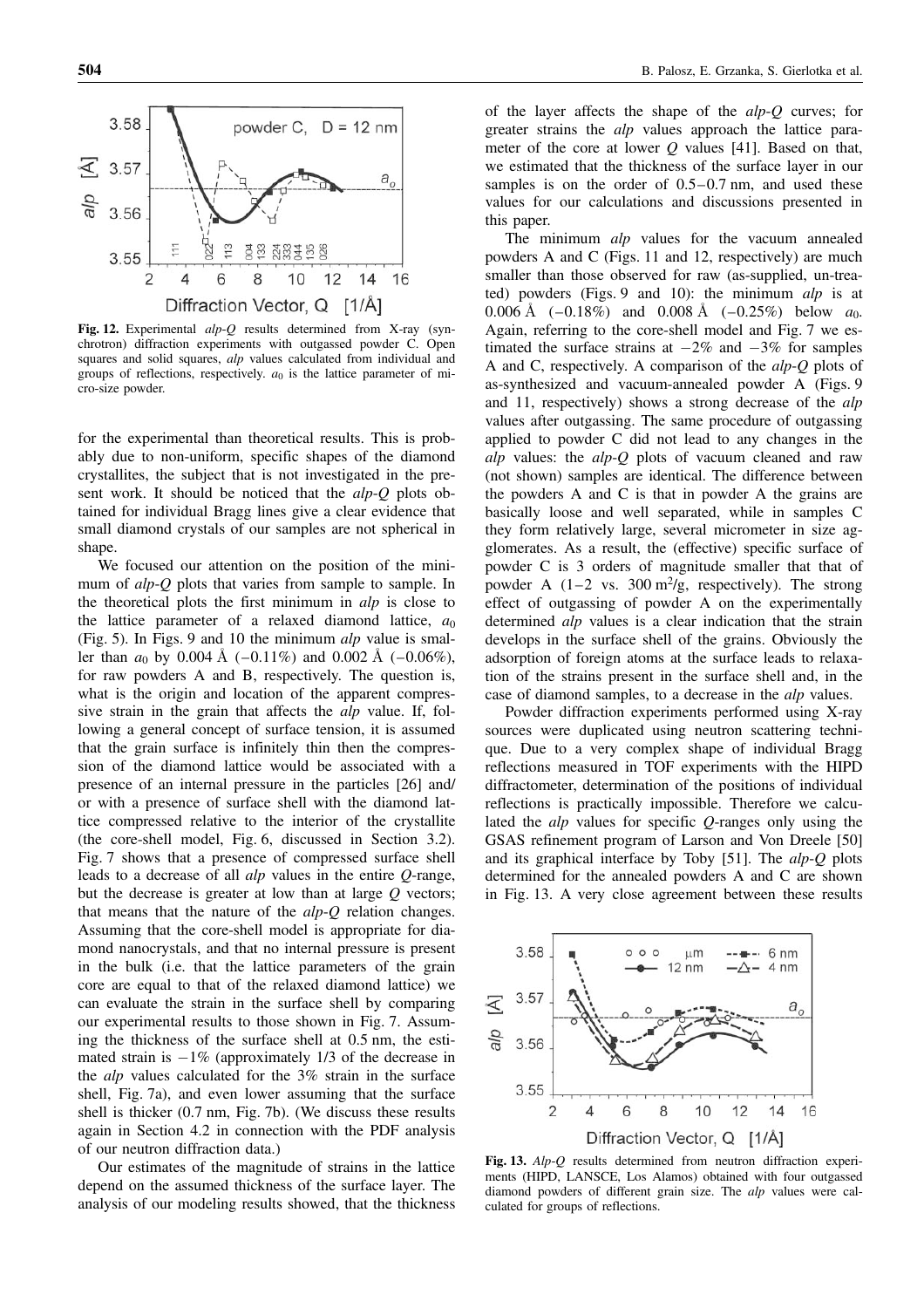and those obtained for X-ray sources (Figs. 9 to 12) exists. Some differences between the absolute *alp* values determined from X-ray and neutron data were observed. They are apparently due to differences in the instruments calibrations and/or the software used for the data elaboration. For our studies, which are focused on differences between samples of different grain size, those differences are insignificant.

# 4. Atomic Pair Distribution Function approach: examination of short-range order in nano-crystals

### 4.1 Theoretical PDF results

We calculated theoretical  $G(r)$  functions for models of nanocrystals discussed in previous sections. In the calculations we accounted for thermal motions of the atoms by assuming the amplitude of isotropic, harmonic oscillations of 0.1 A. The presence of thermal motion, implemented in the models as a positional static disorder of all atoms, leads to broadening of the lines on the  $G(r)$  plots and makes the theoretical plots more compatible with those obtained experimentally.

In this work we examined only the first seven shortest interatomic distances in the diamond lattice (these distances are shown schematically on the cross-sections through the cubic diamond lattice, c.f. Fig. 18a).

Fig. 14 shows  $G(r)$  functions calculated for models of a diamond crystal with cubic (ABC) and hexagonal (AB) type layer stackings. The only difference between the G(r)'s of the cubic and hexagonal structures are different populations (peak intensities) for distances corresponding to  $r_4$  and  $r_7$  spacings, and an appearance of one more maximum just beyond  $r_7$  (Fig. 14). The  $G(r)$  function presented in Fig. 14 was calculated for a perfect diamond lattice with lattice parameter  $a_0 = 3.5667$  Å. (Note that a hydrostatic (i.e. isotropic) compression of diamond would lead to a proportional decrease of all interatomic distances.)

In close-packed structures built of hexagonal layers, a change of the lattice symmetry from cubic to trigonal is usually accompanied by a change in some inter-atomic



Fig. 14. Theoretical Atomic Pair Distribution Function,  $G(r)$ , of a perfect diamond lattice with cubic (solid line) and hexagonal (dashed line) layer stackings.



Fig. 15. Theoretical Atomic Pair Distribution Function,  $G(r)$ , of a diamond lattice with cubic layer stacking and different u parameters.

distances in the lattice. The spacing that is sensitive to such change is the distance between two hexagonal layers lying in the lattice one above another and stacked along trigonal axis c; this distance corresponds to  $r_1$  in  $G(r)$ plots (Fig. 15). This change in the structure is quantified by the parameter u. Fig. 15 shows theoretical  $G(r)$  functions calculated for cubic layer stackings with the parameter  $u = 0.75$  (which corresponds to the perfect cubic lattice) and a structure with somewhat different  $u$  value (assumed as 0.73) consistent with trigonal lattice symmetry. The important result of this calculation is, that a decrease in the  $u$  value leads to a change in only three out of the seven analyzed distances:  $r_3$ ,  $r_6$ , and  $r_7$  shift towards smaller values, while other spacings remain unchanged.

Fig. 16 presents theoretical  $G(r)$  functions computed for models of spherical 5 nm diameter diamond crystals



Fig. 16. Atomic Pair Distribution Functions,  $G(r)$ , calculated for models of spherical (5 nm in diameter) diamond nanocrystals with different degree of compression of the surface shell lattice relative to that in the core. (a),  $s_0 = 0.5$  nm; (b),  $s_0 = 0.7$  nm.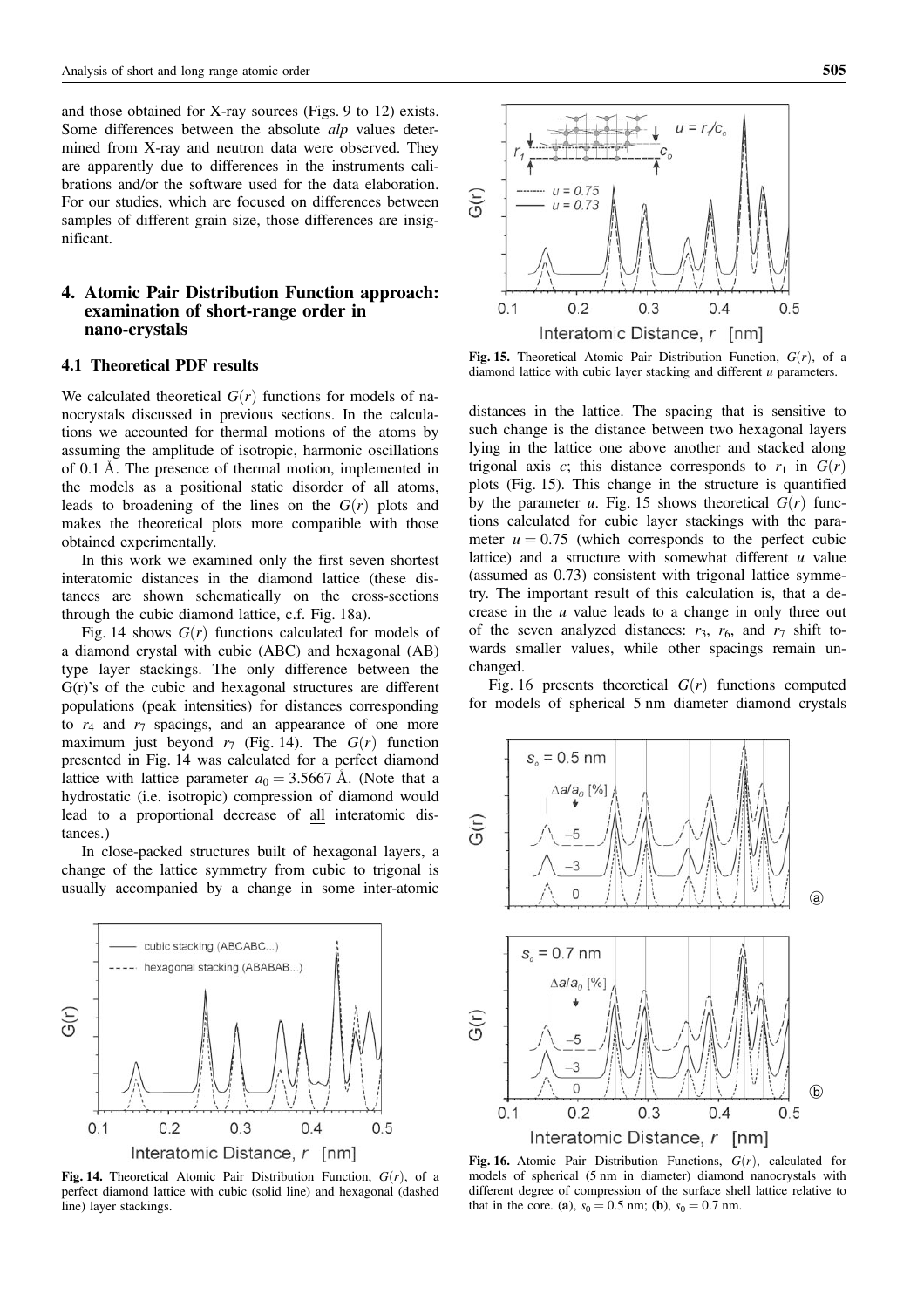with strained surface shell; the same models were used to calculate the alp-Q data shown in Fig. 7. A presence of strains in the surface shell leads to shifts of individual peaks on the  $G(r)$  plot, a different shift for each atomic pair. For the surface shell 0.5 nm thick, the positions of the peaks  $r_1$  and  $r_4$  remain unchanged while, for a given strain in the surface, other peaks decrease by a similar value.

# 4.2 Experimental results

We have done the PDF analysis of powder diffraction results of diamond samples with the same raw data used to obtain the alp-Q plots shown in Fig. 13. The diffraction data were collected in the Q-range up to  $30 \text{ Å}^{-1}$  and above. Due to a very large broadening and increasing overlap of the Bragg lines with an increase in  $Q$ , we were able to obtain alp-Q plots only up to  $Q = 15 \text{ Å}^{-1}$ . The useful part of the patterns used for PDF analysis extended to  $Q = 26 \text{ Å}^{-1}$ . PDF analysis was made using PDFgetN program of Peterson et al. [52].

Fig. 17 presents the experimental  $G(r)$  functions determined for our four diamond powders. To resolve the positions of individual peaks we fitted (refined) the peak shapes using the Gaussian function taking the positions of the peak maxima. The character of the  $G(r)$  function of powder C shows some differences relative to the others: an apparent increase in  $G(r)$  around 0.48 nm (marked by an asterisk) and a change in the relative intensity of peaks at  $r_4$  and  $r_5$ . As shown above in Fig. 14, this behavior of  $G(r)$  may be associated with a presence of hexagonal-type stackings in the diamond lattice. This observation coincides with a presence of diffuse scattering preceding the (111) diamond reflection that indicates a presence of onedimensional disordering in the sample (Fig. 8).

The results of elaboration of the experimental  $G(r)$ functions, interatomic distances  $r_1-r_7$  for different (aver-



Fig. 17. Experimentally determined  $G(r)$  functions of four polycrystalline diamond powders of different grain diameters: 4 nm, 6 nm, 12 nm, and 5–15 µm. Notice an increase in  $G(r)$  at 4.85 Å and a change of relative intensities of the maxima at  $r_4$  and  $r_5$  in sample C.

age) grain sizes of the samples, are shown in Fig. 18b. The interatomic distances obtained from our measurements of microcrystalline diamond differ from the well established literature data, i.e. the experimental value of  $r_4$  $(3.5918 \text{ Å})$ , which corresponds to the cubic lattice parameter  $a_0$ , is slightly different than the literature data of 3.5668 A. The discrepancy is apparently the result of not fully accurate calibration of the instrumental parameters used by the computer program for data reduction and calculation of  $G(r)$ . The most important features of the experimental  $G(r)$  functions of nanocrystalline diamonds are as follows:

- (1) The shifts of r-distances are diversified; they are not proportional to the r-values, and are even of different directions (sign). This is a clear indication that the shifts are not the result of a hydrostatictype compression of the diamond lattice, and suggests that the structure of the material is heterogeneous. The relative change of individual r-values of the powder with the smallest grains (A) is between  $-0.3\%$  and  $+0.08\%$ . These values are similar to those obtained from *alp* method: the minimum *alp* value measured for this sample is 0.2% below the lattice parameter  $a_0$  of the relaxed diamond lattice (Fig. 13).
- (2) The changes of r-values for powders A and B, relative to the microcrystalline sample, show similar tendencies. However, for powder A (smaller grains) these changes are always larger than those measured for powder B (larger grains). This suggests that the origin of these shifts is similar and consistent with the core-shell model. Those changes can be explained assuming that the surface shell in both samples has similar thickness and similar lattice strain irrespective of the crystallite size. The relative number of surface-to-core atoms increases with a decrease of the grain size (approximately 50 and 30% of the total number of atoms in 4 and 6 nm diameter grains, respectively) what is consistent with larger shifts of (averaged) r-values in powder A than B.
- (3) Powder C behaves quite differently than A and B (in Fig. 18 the  $r$ -values of sample C are placed in circles). The largest differences between the r-values determined for powders A and B and for powder C are observed for distances  $r_3$ ,  $r_6$ , and  $r_7$ . This can be explained by deformation of the diamond lattice associated with one-dimensional disordering and a trigonal not cubic symmetry of the lattice in strongly agglomerated powder C. The reason for strong shifts of only three r values is explained in Fig. 15 which shows, that a change of the parameter  $u$  from 0.75 to 0.73 leads to shortening of only these three interatomic distances. This small effect, clearly visible in the  $G(r)$  plot, is practically impossible to detect with the Bragg-type analysis of nanocrystalline materials (due to very broad diffraction lines).
- (4) For powders A and B, the distances  $r_1$ ,  $r_2$ , and  $r_4$ change much less with a change in the grain size than  $r_3$ ,  $r_6$  and  $r_7$ . It is highly unlikely that the cu-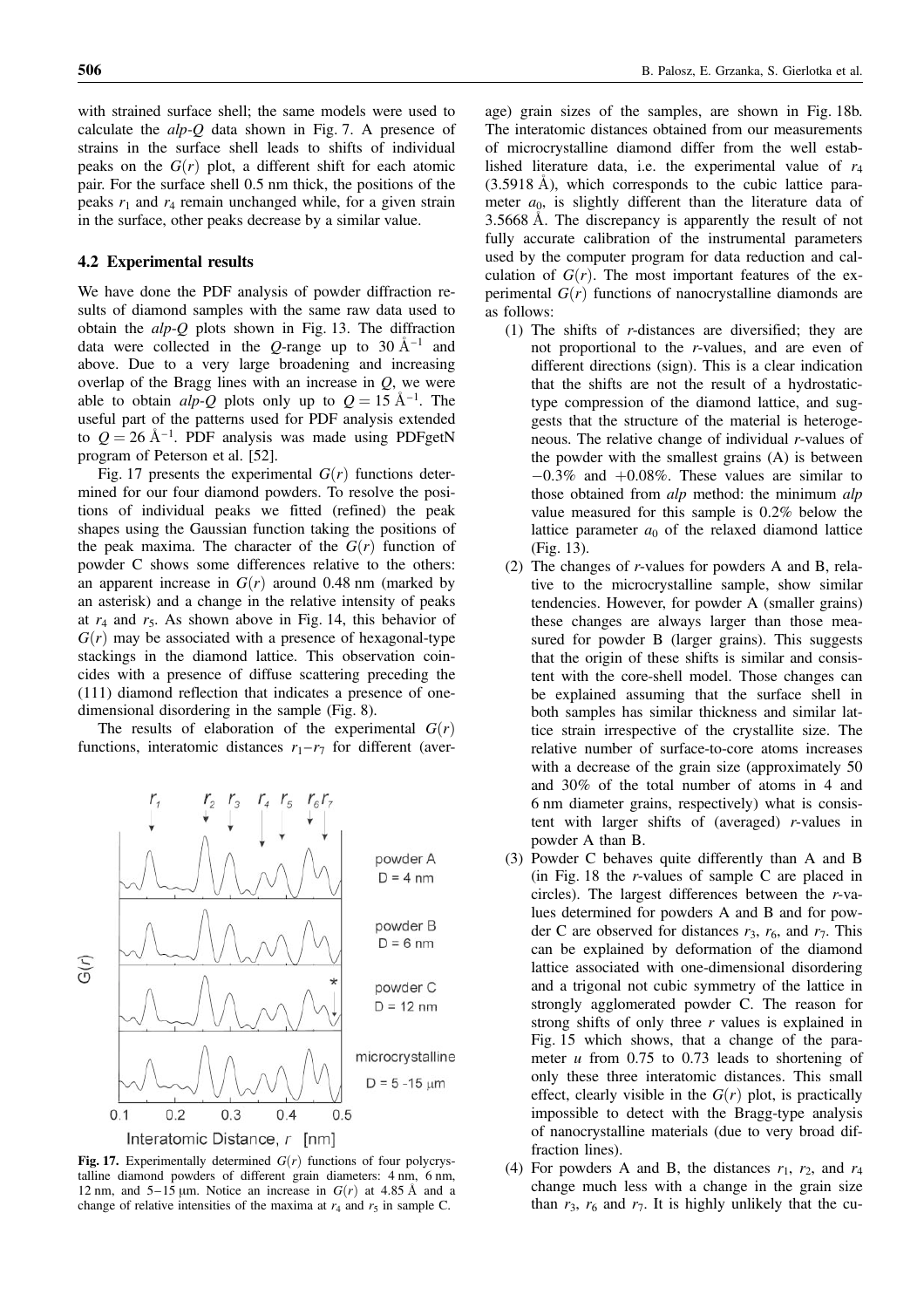bic lattice of diamond could be compressed anisotropically. Therefore, a reasonable explanation of the diverse changes of different r-distances is, that these differences are associated with an anisotropic nature of the strains present at the surfaces terminating the nanocrystals. The very simple model applied in the current work, which assumes spherical grain shape and radial symmetry of the surface strain, is insufficient for a more detailed interpretation of our experimental results at this moment.

(5) Of the seven r distances  $r_4$  behaves differently that the others. This distance corresponds to the edge of the cubic unit cell of diamond and increases with a decrease in the grain size. This is an important sign that a reference to only one lattice distance, like  $r_4$ which can be identified with the lattice parameter



Fig. 18. Interatomic distances determined from experimentally obtained  $G(r)$  functions of different polycrystalline diamond powders. (a), schematic presentation of interatomic distances  $r$ ; (b), experimentally determined inter-atomic distances in the powders.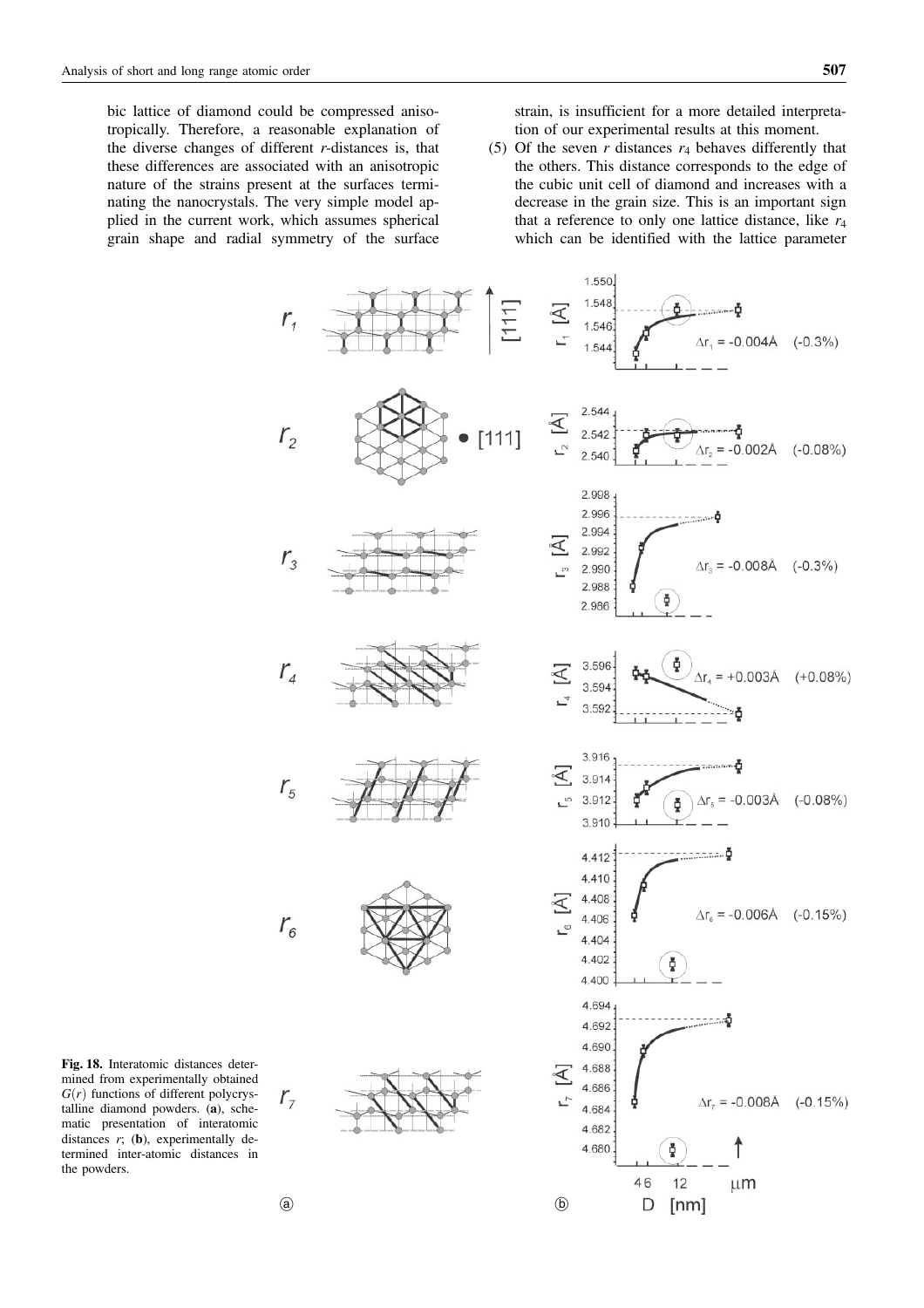$a_0$  of the diamond structure, may easily lead to non-unique or even erroneous conclusions: as shown above, while most of the interatomic distances become shorter (compressed), the lattice parameter seems to get larger.

Differences between shifts of interatomic distances show very clearly that changes in the distances in small size crystallites do not relate in a simple, straightforward manner to hydrostatic compression of the diamond lattice which, according to the general theory of surface tension, should lead to a presence of internal pressure in the crystallite interior and to a hydrostatic-like compression of the diamond lattice. However, all the above observations do not mean that an internal pressure is not present in small diamond crystals. On the contrary, it may be expected that, consistent with the concept of the surface tension, a generation of strains in the surface layer is associated with generation of an internal pressure in the grain interior. The observed increase of the (average) distance  $r_4$  in diamond nanocrystallites suggests, that in response to compression of the surface shell the cores of the diamond crystallites expand in size.

# 5. Summary and conclusions

The methodology of the structural analysis of micrometersize polycrystals is well established and approximations made for description of the structure of such materials and for the analysis of their diffraction data provide satisfactory results. However, the conventional tools developed for elaboration of powder diffraction data are not directly applicable to nanocrystals:

- (i) Conventional powder diffraction techniques and appropriate methods of their elaboration have been developed for materials showing a perfect, threedimensional, periodic order in an infinite crystal lattice. In nanocrystals, due to their small size, the structural and other properties of the surface atoms are different and can dominate over the effects determined by the bulk atoms. This effect is clearly observed in our diffraction experiments.
- (ii) Nanoparticles have a complex structure that resembles rather a two-phase than a uniform, onephase material. Therefore the definitions and parameters used for characterization of the atomic structure of simple, crystallographically uniform phases are insufficient for a description of the complex structure of nanocrystals;

This work shows limitations of a conventional structural analysis approach, and demonstrates an application of a new method of evaluation of diffraction data of nano-size polycrystalline materials. The applicability and usefulness of the method has been tested using our experimental powder diffraction data of several different diamond powder samples. We have demonstrated a qualitative agreement between the experimental results and those obtained by numerical modeling using our alp concept methodology. The alp analysis of the experimental results, combined with the PDF method, provides a strong support to the concept of a two-phase structure of nanocrystalline

grains. The model of a spherical crystallite with radial symmetry of strain in the surface shell is a very rough approximation of strains present in real crystals. A more complete evaluation of powder diffraction data of specific nanocrystalline materials requires a wider spectrum of structural models. In an advanced physical model of real materials one should account for anisotropic strain field in the planes terminating real crystallites as well as for the shape and size distribution of nanocrystals in the samples. The work on these issues is in progress.

Acknowledgments. This work was supported by the Polish Committee for Scientific Research – grant PBZ/KBN-013/T08/30, the Polish-German Project POL-00/009 and in part by the EC Grant "Support for Centers of Excellence" No. ICA1-CT-2000–70005, DESY – HASYLAB Project II-99–053, ESRF Project HS-1463. Experimental assistance from the staff of the Swiss-Norwegian Beam Lines at ESRF is gratefully acknowledged. Support of the Office of Biological and Physical Research of NASA and of the US Department of Energy/LANSCE is greatly appreciated.

#### References

- [1] Edelstein, A. S.; Cammarata, R. C. (Eds.): Nanomaterials: Synthesis, Properties and Applications, Institute of Physics Publishing, Bristol and Philadelphia 1996.
- [2] Fujita, F. E.: Physics of New Materials. Springer Series in Materials Science 1998.
- [3] Howe, M. J.: Interfaces in Materials. John Wiley and Sons, Inc. 1997.
- [4] Suryanarayana, C.: Non-equilibrium Processing of Materials, Pergamon 1999.
- [5] Wang, Z. L.: Characterization of Nanophase Materials, Wiley-VCH 2000.
- [6] Banfield, J. F.; Navrotsky, A. (eds.): Nanoparticles and the Environment (eds.). Reviews in Mineralogy and Geochemistry 44. Mineralogical Society of America 2001.
- [7] Averback, R. S.: Sintering and Deformation of Nano-grained Materials. Z. Phys. D26 (1993) 84–88.
- [8] Buffat, Ph.; Borel, J. P.: Size effect on the melting temperature of gold particles. Phys. Rev. A13 (1976) 2287–2298.
- [9] Inoue, A.; Hishimoto, K: Amorphous and Nanocrystalline Materials: Preparation, Properties and Applications. Springer 2001.
- [10] Qadri, S. B.; Yang, J.; Ratna, J. B.; Skelton, E. F.; Hu, J. Z.: Pressure induced structural transition in nanometer size particles of PbS. Appl. Phys. Lett. 69 (1996) 2205–2207.
- [11] Silvestri, M. R.; Schroeder, J.: The size dependence of the highpressure phase stability of II–VI semiconductor nanocrystals. J. Phys.: Condens. Matt. 7 (1995) 8519–8527.
- [12] Tolbert, S. H.; Alivisatos, A. P.: Size dependence of the solidsolid phase transition in CdSe nanocrystals. J. Phys. 26 (1993) 56–58.
- [13] Wolf, D.; Merkle, K. L.: Correlation between the structure and energy of grain boundaries in metals. In: Materials Interfaces: Atomic Level Structure and Properties (Eds. D. Wolf and S. Yip), p. 87–150. Chapman and Hall, London 1992.
- [14] Lue, J. T.: A review of characterization and physical property studies of metallic nanoparticles. J. Phys. Chem. Solids 62 (2001) 1599–1612.
- [15] Choi, C. J.; Dong, X. L.; Kim, B. K.: Characterization of Fe and Co nanoparticles synthesized by chemical vapor condensation. Scripta Mater. 44 (2001) 2225–2229.
- [16] Harada, J.; Ohshima, K.: X-ray diffraction study of fine gold particles prepared by gas evaporation technique. Surf. Sci. 106  $(1981) 51 - 57.$
- [17] Solliard, C; Flueli, M.: Surface stresses and size effect on the lattice parameter in small particles of gold and platinum. Surf. Sci. 156 (1985) 487–494.
- [18] Woltersdorf, J.; Nepijko, A. S.; Pippel, E.: Dependence of lattice parameters of small particles on the size of the nuclei. Surf. Sci. 106 (1981) 64–69.